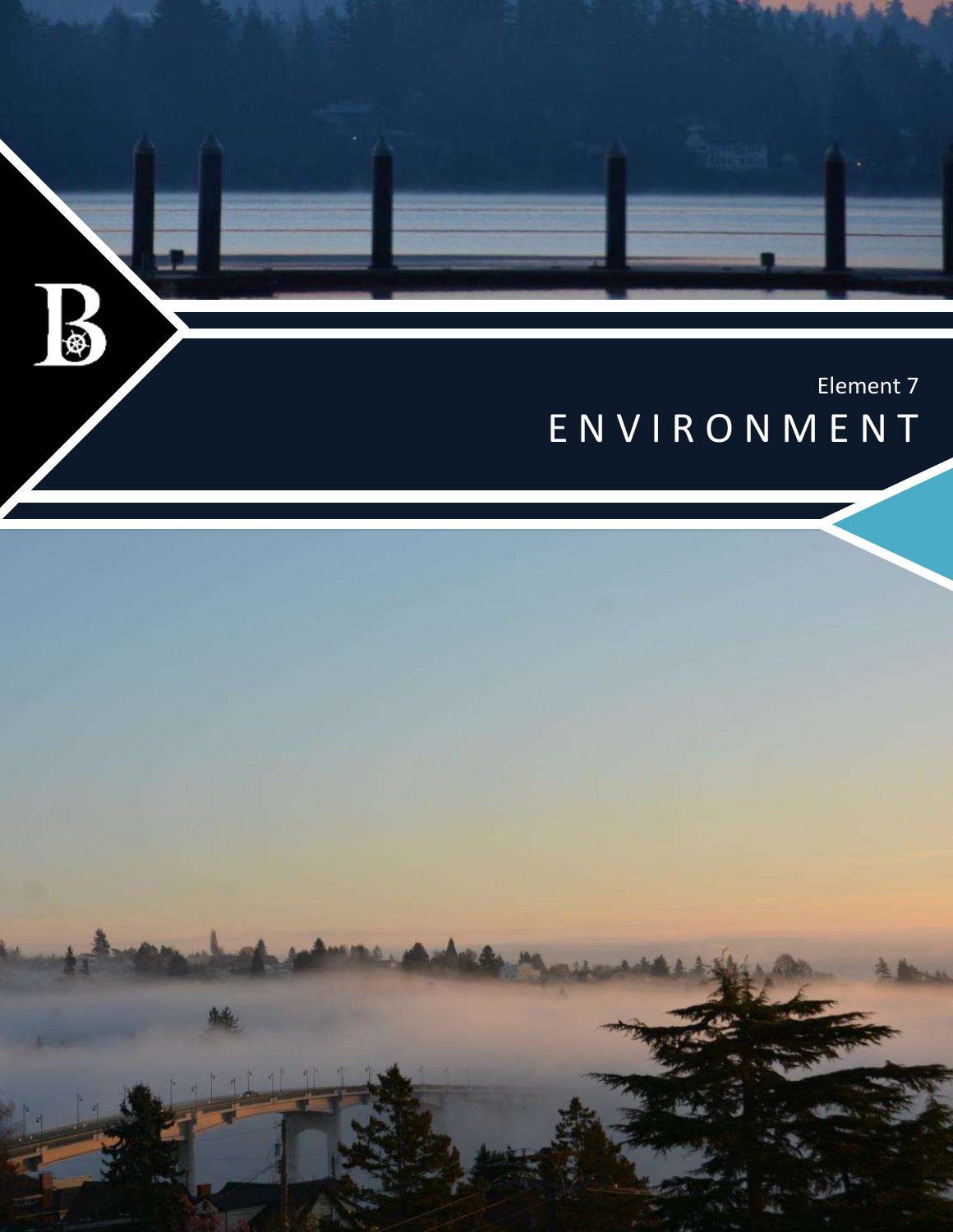

# **VISION**

**Protect Bremerton's natural environment by meeting the needs of today's citizens without compromising the needs of future generations.**

*City of Bremerton Comprehensive Plan* E-2

Environment Element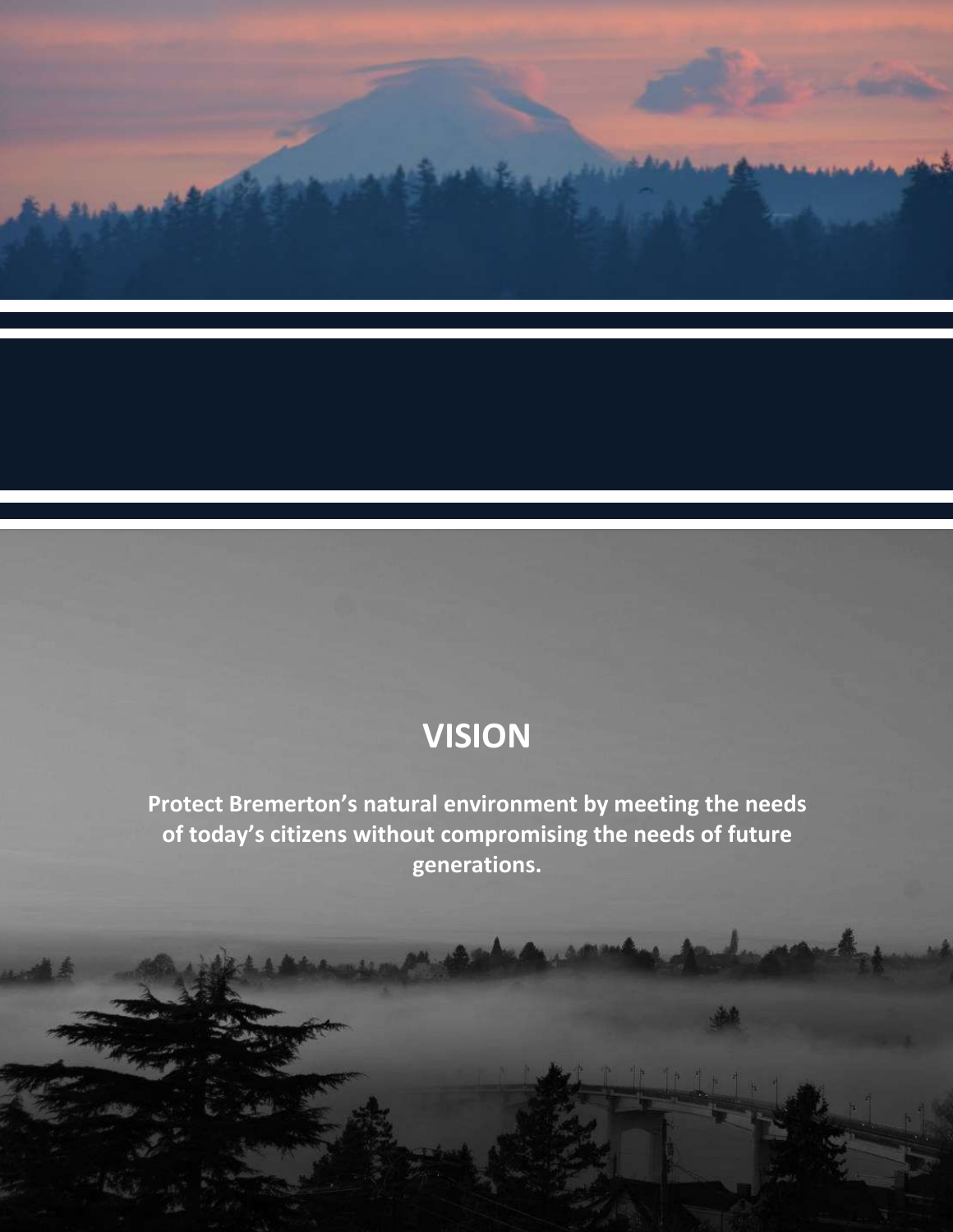### **Table of Contents**

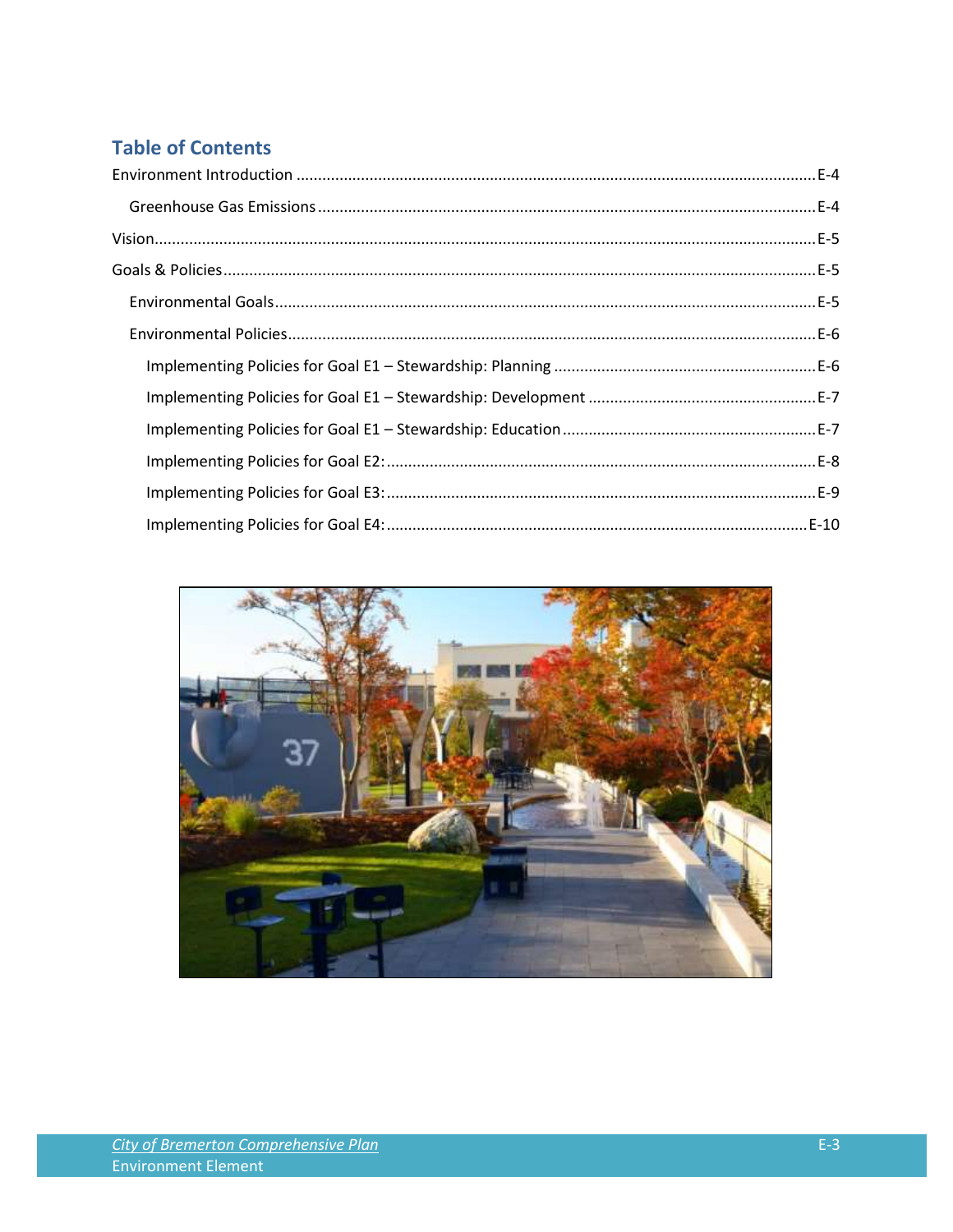## <span id="page-3-0"></span>**Environment Introduction**

Bremerton has a vital interest in preserving its natural beauty and ensuring long-term environmental health. With vast marine shorelines, freshwater lakes, coastal bluffs, wetlands, a preserved watershed area, and scenic views of two mountain ranges, Bremerton is part of a complex ecosystem and provides a stunning natural setting for its residents and visitors. This natural setting is one of the most important amenities to Bremerton residents and visitors alike. While it is expected that Bremerton will increase in population over the next 20 years, it is imperative that the environmental resources be protected and, where possible, enhanced. Sustainability is a concept that addresses the problems and needs of the present, without compromising the needs of the future. In spirit, sustainability protects and adds natural beauty and function with growth. This Element provides a vision and commitment by the City of Bremerton to bring a sustainable approach to land use management.

This element of the Plan contains broad environmental goals and policies. Some of the Plan's other elements also include goals and policies addressing how environmental values specifically relate to the topics of those elements. For instance, the Land Use Element includes goals and policies governing development near environmental critical areas, and the Transportation Element addresses possible environmental impacts and improvements associated with transportation choices.

## <span id="page-3-1"></span>**Greenhouse Gas Emissions**

PSRC's Vision 2040 stresses the need for agencies at all levels of government to seek ways to both mitigate and adapt to the effects of climate change. This includes: Efforts to maximize energy efficiency, increase renewable energy, reduce greenhouse gas emissions from vehicles, decrease vehicle miles traveled, improve the convenience and safety of multimodal transportation, protect the natural landscape and vegetation, and increase recycling and reduce waste.<sup>1</sup>

In an efforts to reduce greenhouse gas emissions and prepare for the anticipated impacts of climate change, PSRC has developed a set of reporting tools to assist countywide planning groups, local jurisdictions, and transit agencies as they work on climate change related updates and amendments to their policies and plans. These tools are designed to highlight key provisions that should be addressed as policy and plan updates. In regards to greenhouse gases, PSRC requires the following provisions:

- Policies and implementation actions to address federal and state clean air laws and the reduction of pollutants including GHGs. Incorporate the Puget Sound Clean Air Agency's adopted growth management policies into the Comprehensive Plan.
- Include specific provisions to reduce GHG emissions; include provisions addressing adaptation to the effects of climate change. $2$
- Develop clean transportation programs and facilities, including actions to reduce pollution and GHG emissions from transportation.

In the following section, policies related to greenhouse gas emission and climate change have been  $include<sup>3</sup>$ 

l

<sup>1</sup> PSRC, Vision 2040

<sup>&</sup>lt;sup>2</sup> While both the Governor and the Legislature have set targets to reduce emissions to 1990 levels by 2020, 25 percent below 1990 levels by 2035, and 50 percent below 1990 levels by 2050, no specific targets are required by cities at this time. <sup>3</sup> PSRC Planning Requirements and Guidance[. http://www.psrc.org/assets/4535/Comp\\_Plan\\_Reporting\\_Tool.pdf?processed=true](http://www.psrc.org/assets/4535/Comp_Plan_Reporting_Tool.pdf?processed=true)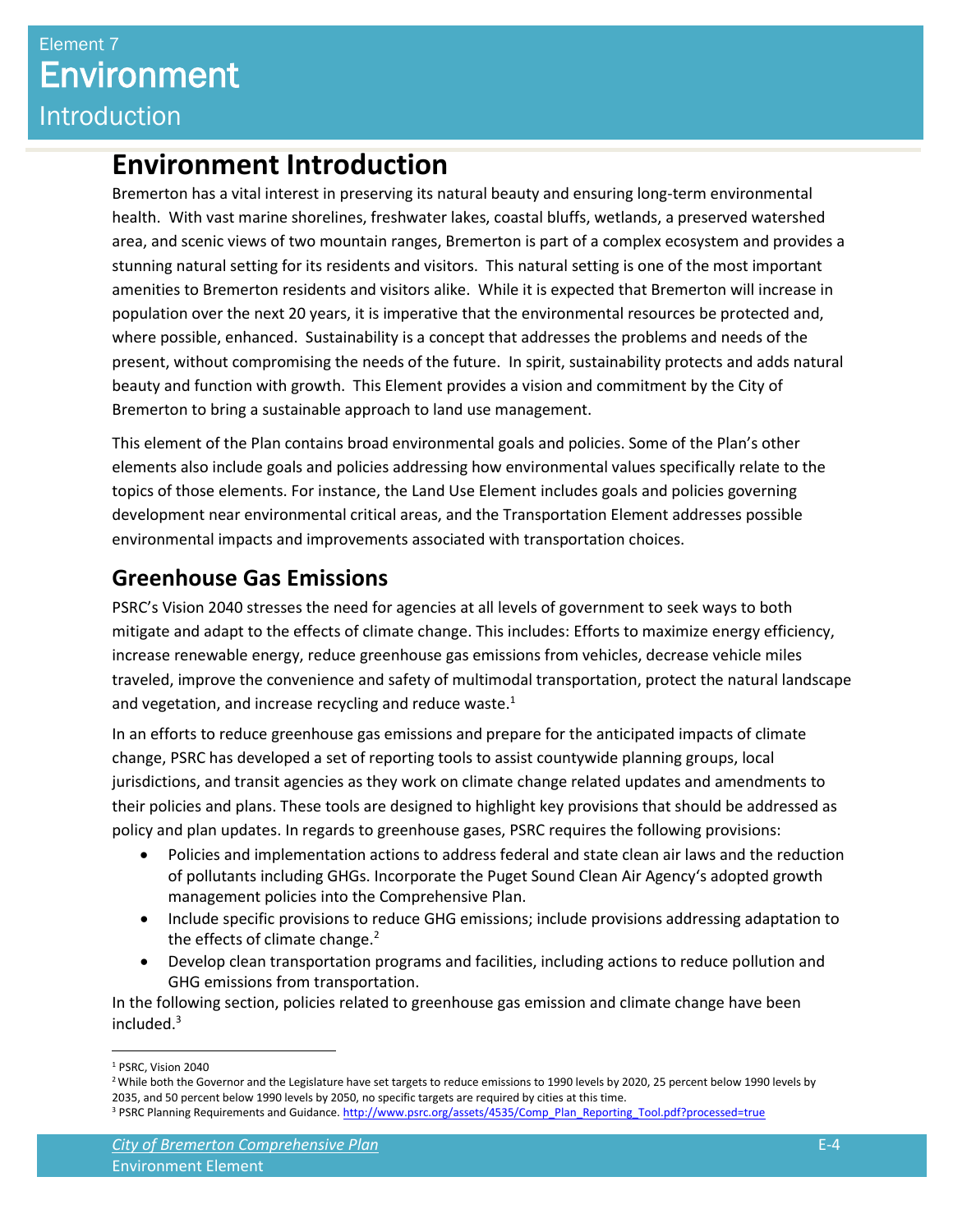## <span id="page-4-0"></span>**Vision**

*Protect Bremerton's natural environment by meeting the needs of today's citizens without compromising the needs of future generations.* 

## <span id="page-4-1"></span>**Goals & Policies**

The following goals and policies form the foundation of Bremerton's strategy for the future for working for and with the environment. These goals and policies are to support the overall environmental vision stated above.

### <span id="page-4-2"></span>**Environmental Goals**

*E1. Stewardship: Provide stewardship by considering long-range implications of City policies on the environment, to conduct City operations in a manner that protects the environment, and to provide education on how the City, its businesses, and residents can improve the quality of the environment.* 

*E2. Earth: Preserve and enhance vegetation and earth resources.* 

*E3. Water: Protect water resources for present and future generations.* 

*E4. Air: Ensure compliance with good federal, state, regional, and local air quality standards through coordinated, long-term strategies that address the many contributors to air pollution.* 

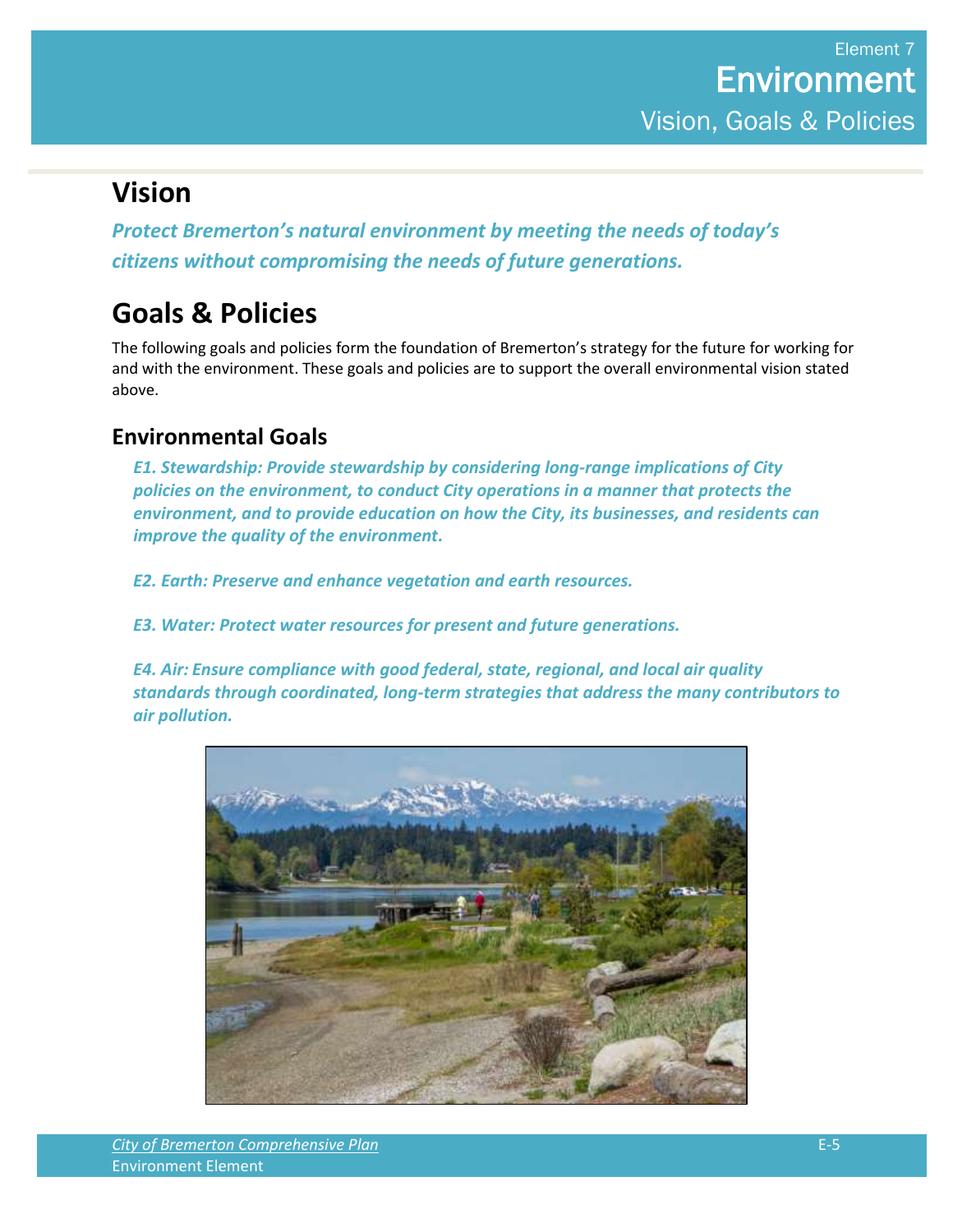### <span id="page-5-0"></span>**Environmental Policies**

**Goal E1: Stewardship: Provide stewardship by considering long-range implications of City policies on the environment, to conduct City operations in a manner that protects the environment, and to provide education on how the City, its businesses, and residents can improve the quality of the environment.** 

#### <span id="page-5-1"></span>**Implementing Policies for Goal E1 – Stewardship: Planning**

*E1(A): Promote waste reduction and recycling measures throughout the community. Ensure that waste disposal occurs in an environmentally safe, efficient manner.* 

*E1(B): Reduce the amount of waste disposed in landfills by reducing the amount of waste generated and promoting recycling and reusing materials.* 

- *Provide attractive, well-maintained recycling bins and garbage receptacles in public spaces that separate different types of waste.*
- *Ensure that all City departments practice recycling and attempt to reduce waste.*

*E1(C): Maintain and support City sponsored public events for yard waste collection.* 

*E1(D): Use the brownfields approach and grants to identify and restore potentially environmentally degraded property.* 

*E1(E): Encourage environmentally sensitive businesses and practices.* 

 *Explore options to provide incentives to companies and facilities locating in Bremerton, and recognize existing facilities and companies that opt to use green building techniques or low impact development beyond what is required.* 

*E1(F): Promote use of alternative energy.* 

*E1(G): Support and explore the multijurisdictional efforts to reduce greenhouse gases, address climate change, sea-level rise, ocean acidification, and other impacts of changing of global conditions.* 

*E1(H): Maintain good federal, state, regional, and local air quality standards through coordinated, longterm strategies that address the many contributors to air pollution.* 

*E1(I): Reduce the amount of airborne particulates through a street sweeping program, dust abatement on construction sites, covered loads of hauled materials, and other methods to reduce dust sources* 

*E1(J): Coordinate planning of critical area and habitat with Kitsap County, Suquamish Tribe, and other local agencies.*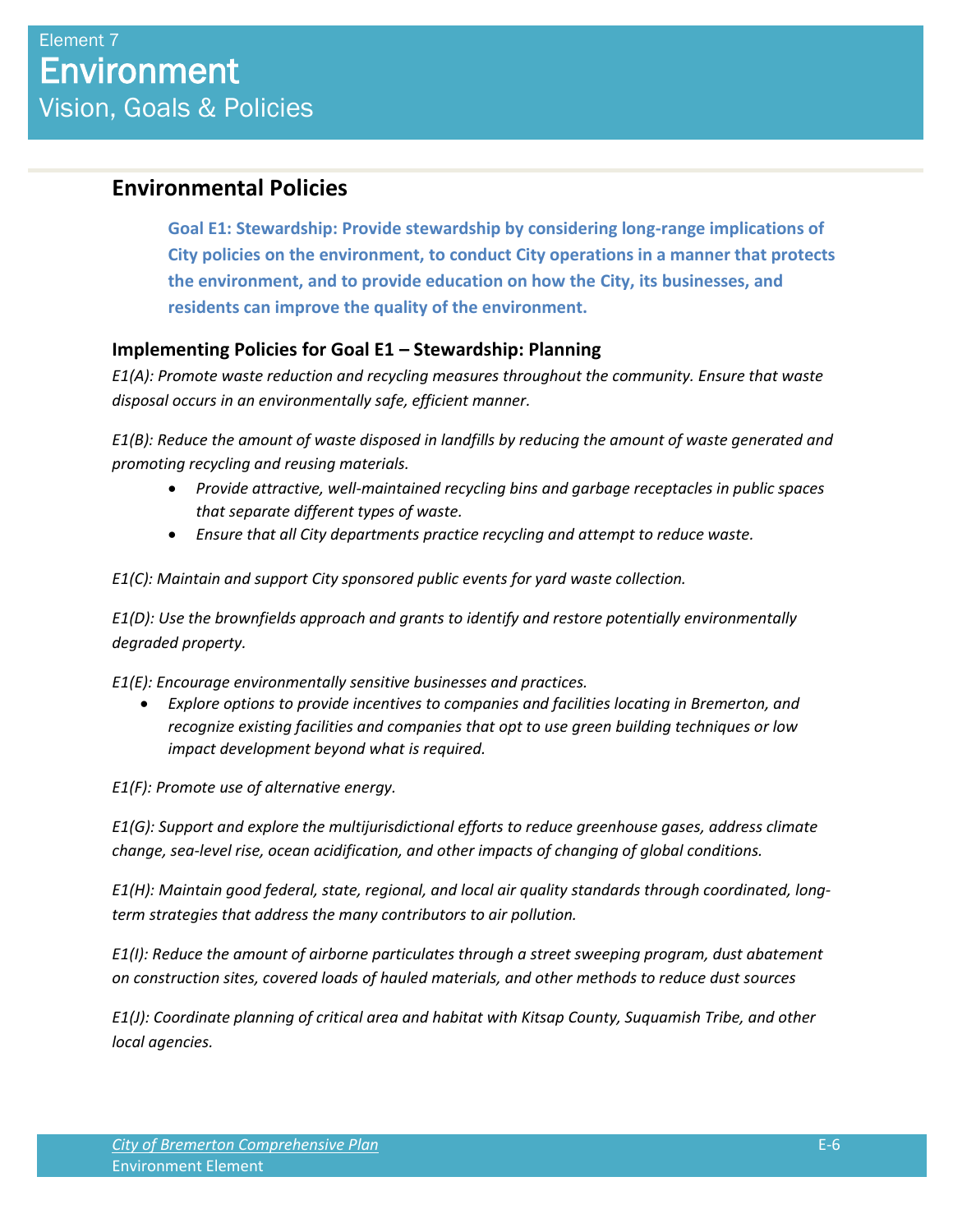#### <span id="page-6-0"></span>**Implementing Policies for Goal E1 – Stewardship: Development**

*E1(K): Ensure code flexibility to enable and encourage environmentally sensitive development and use of Low Impact Development (LID) techniques and Best Management Practices (BMPs) where feasible.* 

*E1(L):Use Best Available Science to preserve and enhance the functions and values of critical area through policies, regulations, programs and incentives.* 

*E1(M): Utilize, where feasible, Best Management Practices (BMPs) and Low Impact Development (LID) technology in City projects and practices to achieve effective environmental stewardship.* 

*E1(N):Encourage the use of sustainable building methods and materials (such as those specified under certification like LEED, Built Green, Salmon Safe, and Living Building Challenge) that may reduce impacts on the built and natural environment.* 

*E1(O): Support the continued planting of Bremerton's urban forest, a diverse mix of native and nonnative trees, shrubs and groundcovers, which line our streets and shade and beautify our homes, businesses, parks and natural areas.* 

*E1(P): Reduce solid waste generation through salvage and reuse of building materials, including architecturally and historically significant materials.* 

*E1(Q): Advocate for expansion of transit and encourage car-sharing, cycling and walking, to limit or reduce vehicle trips as a strategies for reducing vehicle-related air pollution.* 

#### <span id="page-6-1"></span>**Implementing Policies for Goal E1 – Stewardship: Education**

*E1(R): Promote community awareness, responsibility, and participation in sustainability efforts through public outreach programs and other opportunities for change. Serve as a catalyst and facilitator for partnership to leverage change in the broader community.* 

*E1(S): Encourage environmental stewardship for the care and planting of trees through well-considered outreach and educational materials, along with City incentives.* 

*E1(T): Educate citizens about sources of pollution.* 

 *Provide information to the public regarding the negative impact to water quality from the use of pesticides and herbicides. Encourage a reduction in the use of pesticides and herbicides.*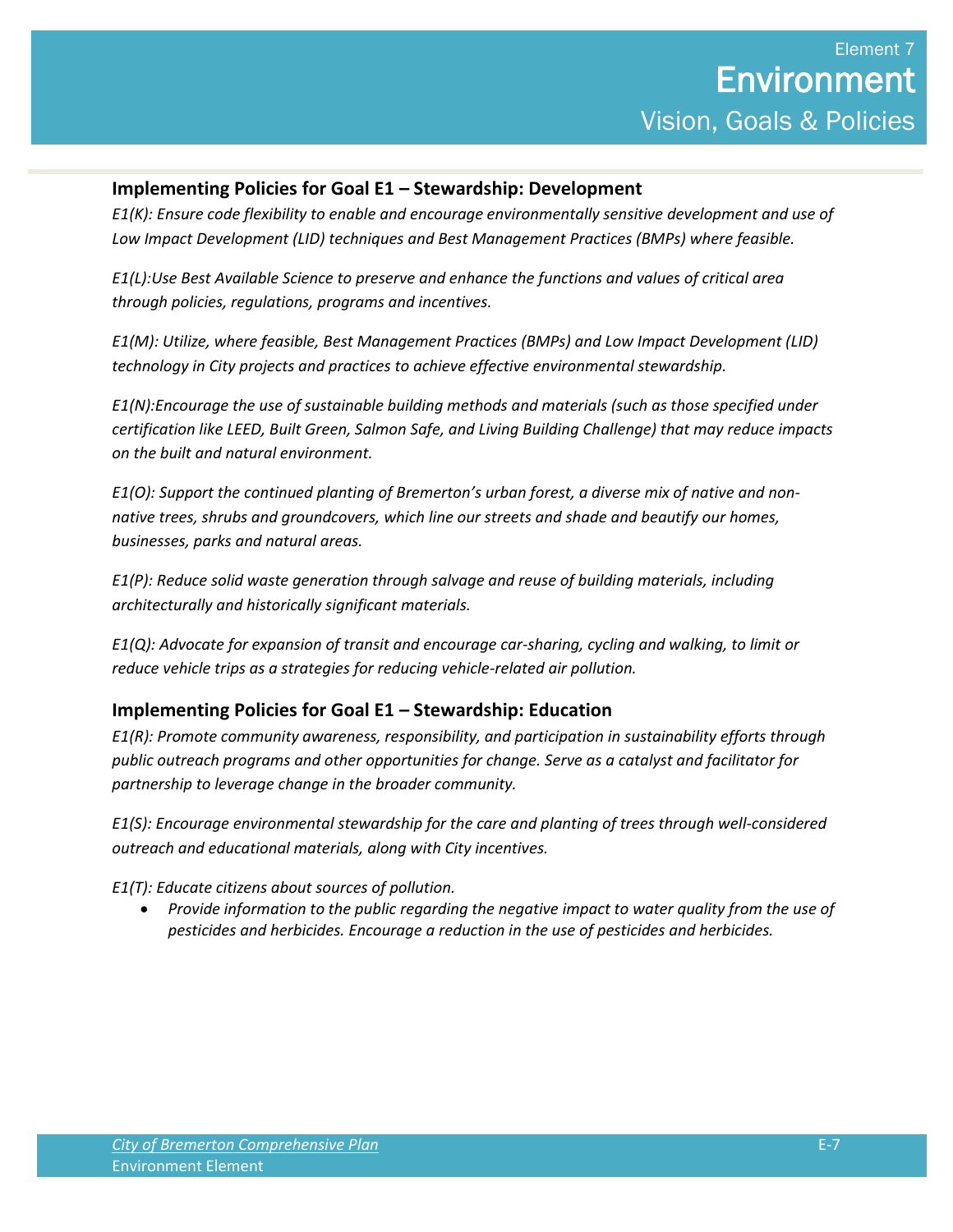#### **Goal E2: Earth: Preserve and enhance vegetation and earth resources.**

#### <span id="page-7-0"></span>**Implementing Policies for Goal E2:**

*E2(A): Preserve environmental quality by taking into account the land's suitability for development, and directing intense development away from critical areas and soils with good infiltration potential for stormwater management.* 

*E2(B): Encourage conservation of critical areas and nonrenewable resources.* 

*E2(C): Ensure that development review includes evaluating potential negative impacts on habitat and avoids impacts, including off-site impacts. For those circumstances where avoidance is not possible and if mitigation is determined to be necessary, a detailed description should be considered related to what efforts were taken to avoid impact to the extent possible.* 

*E2(D): Preserve the integrity of riparian corridors and steep slopes through the preservation of native plants and the replacement of invasive, non-native plants with native and drought tolerant plants.* 

*E2(E): Preserve and enhance trees, native vegetation, and integrate suitable native plants in urban landscape development.* 

*E2(F): Maintain and improve the City's tree canopy. Consider proper vegetation selection, taking into consideration potential conflicts, such as sidewalks and overhead utilities.* 

*E2(G): During development review strive to preserve existing healthy and safe trees on private, commercial, and public property.* 

*E2(H):Adopt lighting standards to prevent light pollution.* 

*E2(I): Manage the City Utility Lands for multiple purposes including protecting water processes and forest habitat.* 

*E2(I): Limit clearing, grading and soil disturbance outside of the building footprint or newly developed residential and commercial sites, especially those sites with sensitive features. Reduce compaction and restore infiltration capacity on already cleared sites whenever feasible.* 

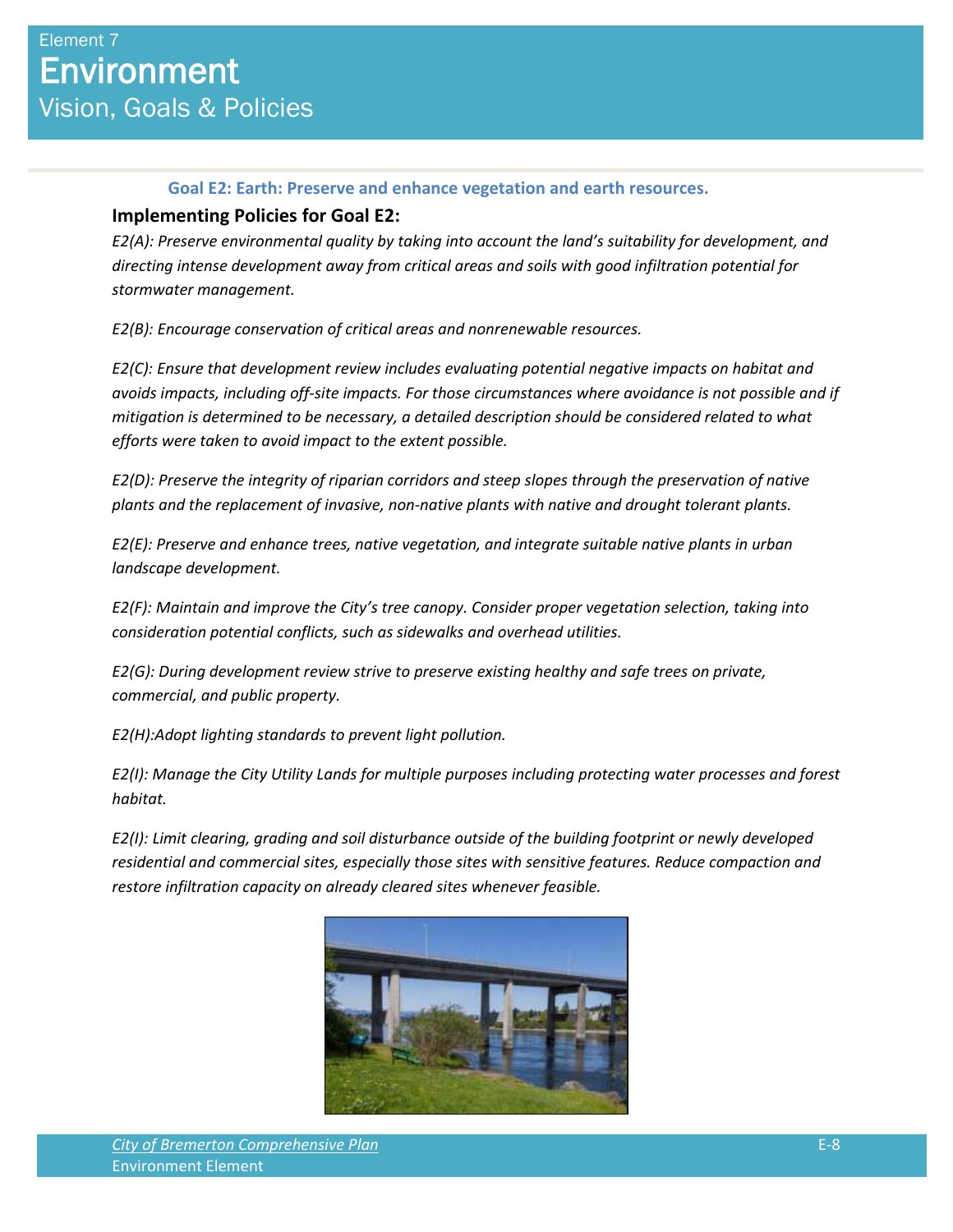#### **Goal E3: Water: Protect water resources for present and future generations.**

#### <span id="page-8-0"></span>**Implementing Policies for Goal E3:**

*E3(A): Preserve and protect fish and wildlife habitat conservation areas through regulation, acquisitions, incentives, and other techniques, including considering regional initiatives such as the Chico Creek basin project and other salmon recovery plans.* 

*E3(B): Preserve and protect natural surface water storage sites, such as wetlands, aquifers, streams, and water bodies as these are critical features that regulate surface flows and recharge groundwater.* 

*E3(C): Participate in regional species protection efforts, including salmon habitat enhancement and restoration. Identify, prioritize, and eliminate physical barriers and other impediments to anadromous fish spawning and rearing habitat.* 

*E3(D): Manage aquatic and riparian habitats to preserve and enhance their natural functions and processes, which provide fish and wildlife habitat and protect water quality.* 

*E3(E): Conserve and protect groundwater resources, headwater wetlands and priority habitat areas.* 

*E3(F): Promote alternatives to traditional storm water practices for new construction and require onsite stormwater management using Low Impact Development (LID) techniques and Best Management Practices (BMPs) where feasible.* 

*E3(G): Conserve and protect groundwater resources.* 

- *Provide for well-head protection where appropriate.*
- *Protect aquifer recharge areas, especially those used to provide public water supplies.*
- *Coordinate measures to protect groundwater resources by using watershed plans and planning efforts.*

*E3(H): Apply Bremerton's Shoreline Master Program goals and policies to development and redevelopment within the shoreline jurisdiction.* 

*E3(I): Encourage restoration of degraded shoreline areas in coordination with shoreline redevelopment and the City's voluntary shoreline restoration.* 

*E3(J): Coordinate with Kitsap Public Health District to abate environmental pollution from failing septic systems within City limits.* 

*E3(K): Incorporate findings and science from joint watershed planning efforts.* 

*E3(L): Educate the public on best management practices regarding use of pesticides and fertilizers to prevent run-off of chemicals and pollution of water bodies.*